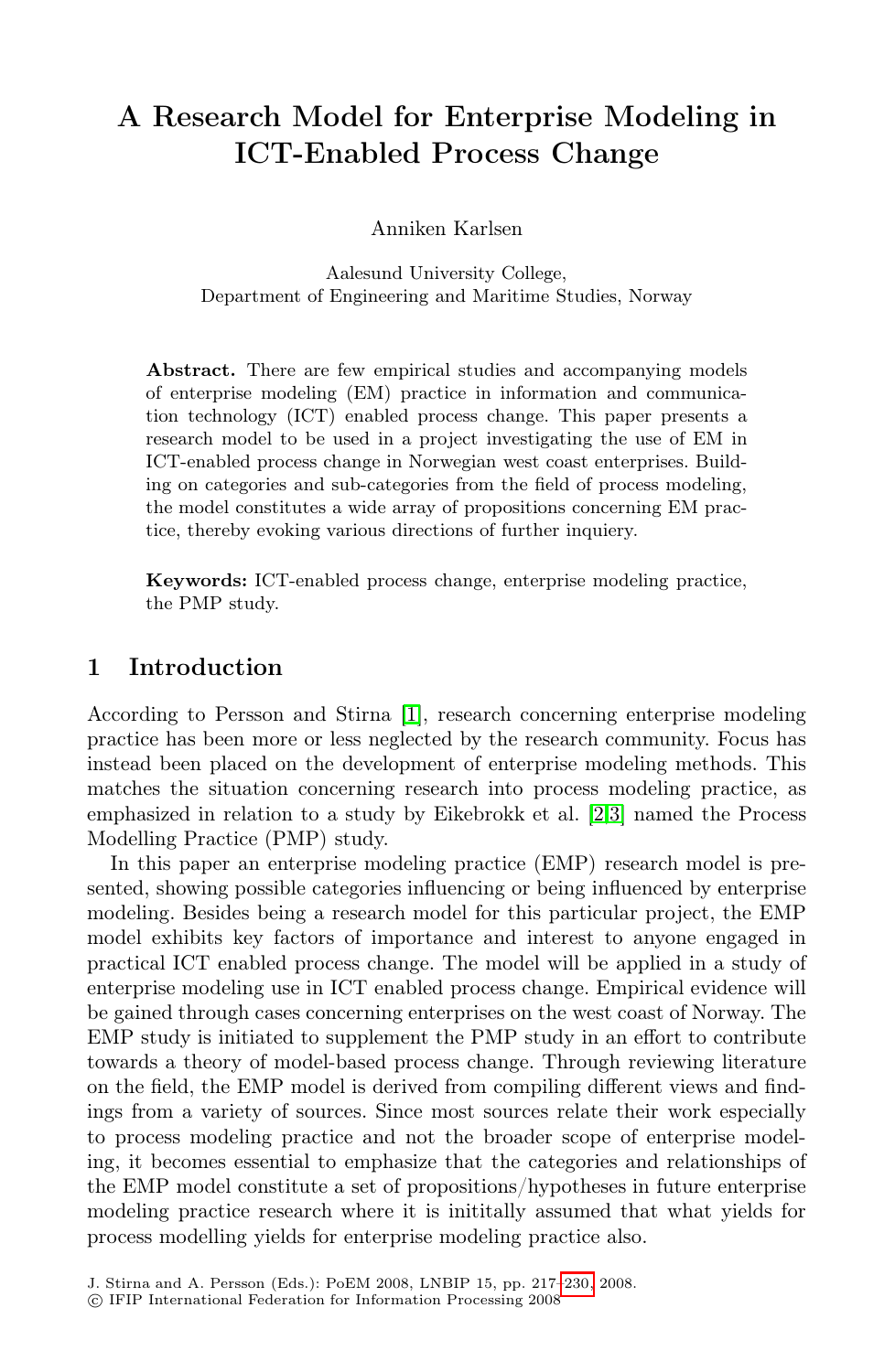One faces challenges both in the ICT industry and in and between enterprises implementing new ICT systems to facilitate processes [4,5,6,7,8,9]. Statements emphasize that a large part of implementation failures are related to insufficient alignment between various aspects or parts of an organization and the new technology [10,11]. Henderson [12, page xiii] says that emphasis on modeling is well chosen because it is shared models of systems that will lead to the common understanding on which rapid progress can be made. The acknowledgement of this view can be seen through the development of different enterprise architectures that has emerged over the past decade; the Zachman Framework for Enterprise Architecture, DoDAF, PERA, CIMOSA, ARIS and GERAM, to mention just a few. In addition, seve[ral](#page-12-0) commercial computer tools have come into the marketplace in recent years to assist with architecture visualization and modeling.

# 2 Theory

## 2.1 Enterprise Modeling

Enterprise modeling (EM) is concerned with representing the structure, organization and behavior of a business entity [13], i.e., a part of an enterprise, a group of enterprises coopera[ting](#page-12-1), the whole enterprise or just single processes in the value chain, to evaluate its performances or reengineer it[s m](#page-12-0)aterial, information or con[trol](#page-12-2) flows in order to make it more efficient [13,14].

Vernadat [15] defines EM as the set of activities or processes used to develop the various parts of an enterprise model to address some modeling finality, whereas an enterprise model is a consistent set of special-purpose and complementary models describing the various facets of an enterprise to satisfy some purpose of some business users. In this way an enterprise model is not one monolithic model, but an assembly of models [14], for example organization models, process models, data models, configurati[on m](#page-12-3)odels and plant layout models [13].

According to Vernadat [15] an enterprise model already exists in any company, be it small or large. The problem is that in nearly all cases it is poorly formalized. It exists in the form of organization charts established by management, documented operational procedures, regulation texts, and to a large extent in the vast amoun[t of](#page-12-4) enterprise data (either in databases, knowledge bases, or simply data files) and code of application programs. However, a large part remains in the mind of enterprise people and is not formalized or even documented at all. [15, page 70]. Supporting this view, Kalpic & Bernus [16] say that it is a well known fact that much of the existing extremely valuable information and knowledge in enterprises is not made explicit, externalized or formalized and is consequently not available for use by other individuals, and sometimes even can be lost for the enterprises.

According to Miller & Berger [10], enterprise views such as the executive leadership view, the processes view and resources view relate to each other in general, thus giving rise to questions concerning the who, what, where, when, why and how of enterprise which must be answered simultaneously; all views act as constraints on the others. The making of different enterprise models gives us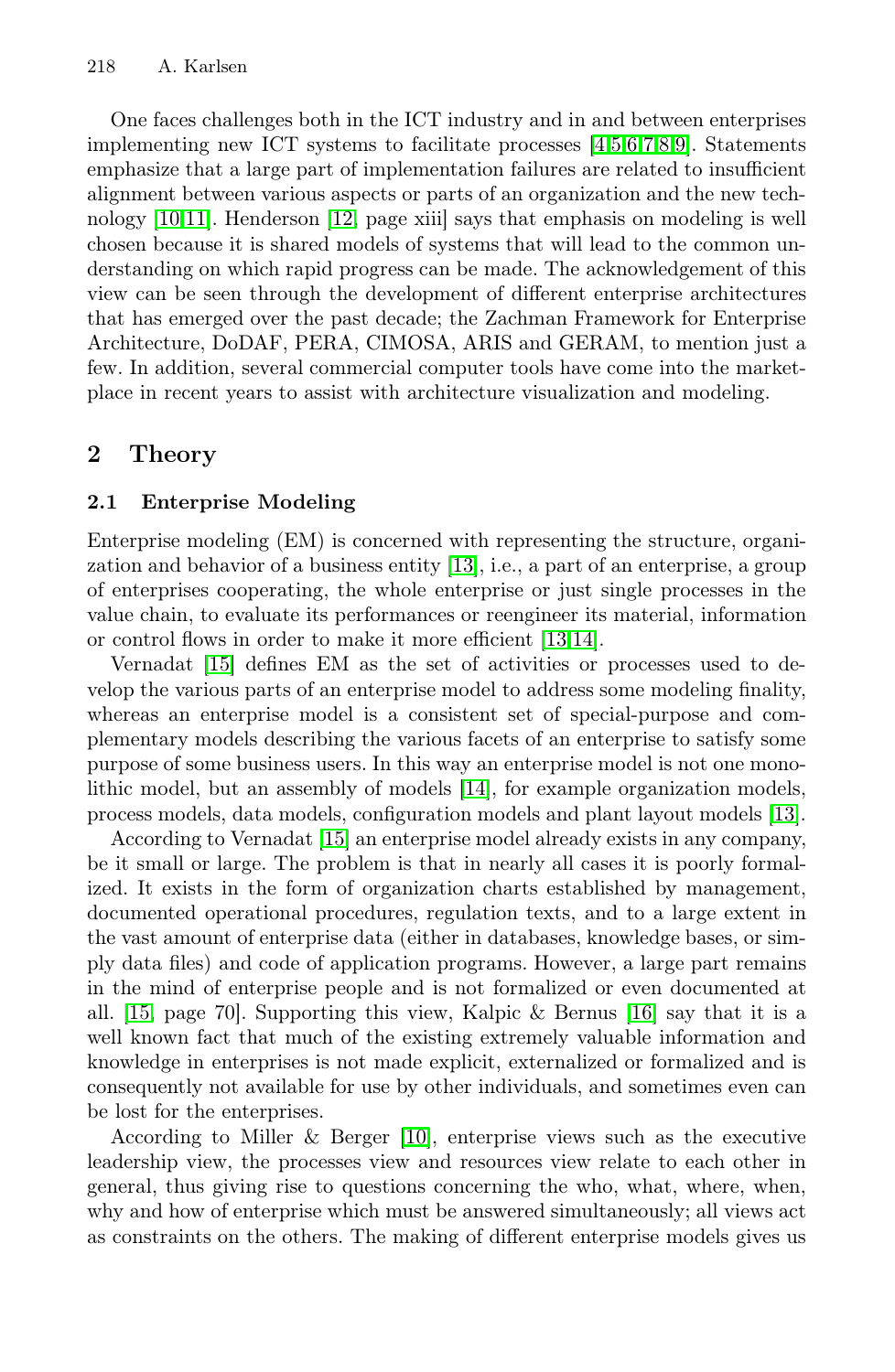the possibility to see and discuss how the different parts (the ICT system, the processes, etc.) are interconnected and interplay. Understanding means not only knowing what elements the enterprise consists of and how they are related from different aspects, but also how the elements work together in the enterprise as a whole [17]. Trying to answer all of the questions from a single viewpoint is like trying to explain what an entire house and its contents are by looking through a single window. It seldom provides a complete and accurate answer [10, page 52]. Following this, when using EM in relation to ICT-enabled process change, different stakeholders like ICT specialists, managers, users etc. have a tool, a set of models that might enable them to discuss status quo and future possibilities concerning process changes and their technological implications in a more holistic way. For example they can see how changes in a business process might imply necessary changes in the enterprise ICT systems or how the implementation of an enterprise resource planning (ERP) solution likely results in the need for major changes in business processes. Combining this insight with information about the enterprise vision, values, mission and goals, the different stakeholders get broader perspectives and knowledge about how the parts relate to each other and which framework one has to work within when planning or doing structural changes in processes enabled by ICT. The latter is connected to the special role [of t](#page-12-5)he executive leadership view whereby all activities and organizations in the enterprise must somehow align to and sustain.

## 2.2 ICT-Enabled Process Change

Today, we see both localized exploitation and internal integration of ICT, together with business process redesign, business network redesign, and business scope redefinition. The consequences of ICT on the design of processes can be summarized as [18,19]:

- elimination of human work from the structured process through automation
- change of the sequence of activities and simultaneous working
- gathering of process information
- integration of tasks leading to the coordination of parts and tasks
- object orientation with the effect of tracking the status of process and work
- optimized analysis increasing the possibilities of analyzing information and decision making
- elimination of interfaces with the effect of reducing critical interdependences in processes
- the overcoming of geographic distances resulting in wide area coordination of processes

Information system (IS) development methodologies are largely dominated by a functionalist perspective, that is, how to produce functionally correct and efficient user requirements, as a basis for system specifications. ICT-enabled process change calls for IS development methodologies whereby the development of computer systems is perceived as an organizational issue, in the tradition of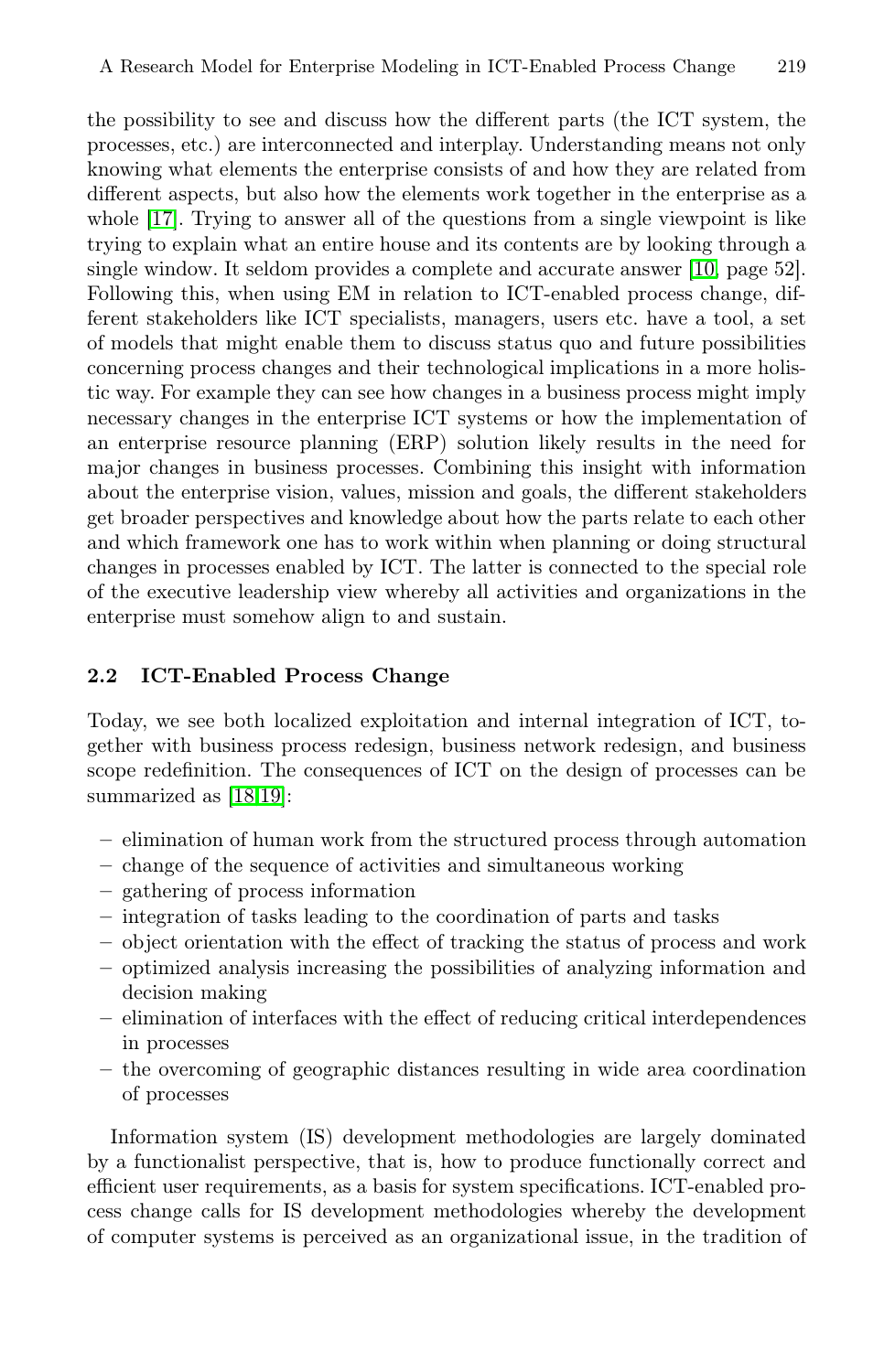sosio-technical systems thinking if one follows Munkvold [20] stating that the development and implementation of information systems can be seen as a special form of organizational change activity and that the mutual relationship between organizations and information technology makes this process sosio-technical by natu[re.](#page-12-6) The goal according to the socio-technical perspective is joint optimization of the social and technical systems in an organization [20]. Optimization of one of the systems at the expense of the other will only result in sub-optimal solutions. Therefore all organizational design processes should also focus on the quality of work life of the employees, the latter making it important that different stakeholders participate in the design process since it is believed that decisions regarding the specification of work are best made by those who actually perform the tasks [20].

The MUST method [20] for participatory design is an example of a methodological development that has clear link to the socio-technical perspective which speaks for itself concerning enterprise models as 'natural ingredients when developing an IS. It is based on the principles of participation, close links to project management, design as a communication process, combining ethnography and intervention, co-d[eve](#page-12-7)lopment of ICT, work organization and users qualifications and sustainability . The method includes management issues in relation to design processes in an organizational context; something that should be highly valuable considering McAfee's reality description: "'Managers I've worked with admit privately [t](#page-11-1)[hat](#page-12-8) success with ICT requires their commitment, but they're not clear where, when, and how they should get involved. That's partly because executives usually operate without a comprehensive model of what ICT does for companies, how it can affect organizations, and what managers must do to ensure that ICT initiatives succeed" [7, page 142].

#### 2.3 The PMP Model

Iden, Eikebrokk, Olsen & Opdahl [2,21] emphasize that process change, in various incarnations, has been a central topic in the IS field for several decades. Their study, named the process-modeling practice (PMP) study, give insight into Norwegian model-supported process-change practice, focusing especially on process modeling. As part of their study they introduce The a priori PMP model [22], figure 1, and The Revised PMP model [23], figure 2.

The a priori PMP model indicates that characteristics of the organization (process and modeling maturity) have influence on the modeling process. Furthermore, the model shows that the purpose of modeling as well as the artifacts available influence on the modeling process. Particularly interesting is the suggestion that the modeling process has an outcome not only relevant for the process per se, but influence the organization as a whole in form of eventual process maturity and modeling maturity.

The revised PMP model focuses on how Modelling processes and Process competence are related to the Outcome of model-based process change projects, where Process Modeling competence corresponds to Initial process-modelling maturity in the a priori model and Process-orientation competence corresponds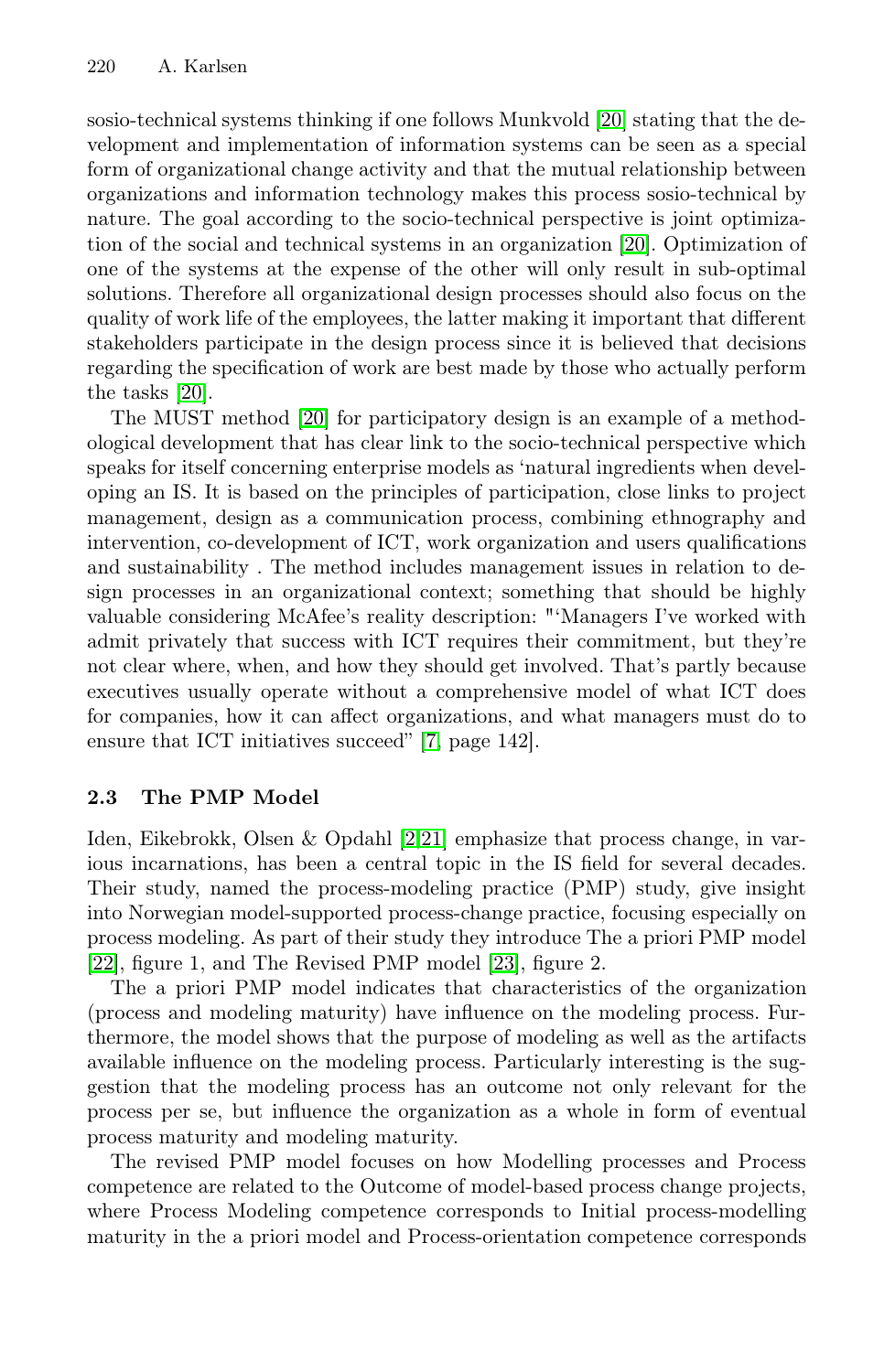### A Research Model for Enterprise Modeling in ICT-Enabled Process Change 221



Fig. 1. The a priori PMP model



Fig. 2. The revised PMP model

[to I](#page-12-9)nitial process maturity in the initial model. The revised model has retained t[he M](#page-12-9)odeling process construct in the a priori model; defined as the "activities carried out within the project to improve the organization's processes" [23].

From the initial study the following constructs are kept as dimentions of the modeling process: Employee participation, Management support, In-project training, Lack of resistance and Model type. In the revised model Project outcome is brought in as an main variable decomposed into the dimensions: Goal achievement, Organizational impact, Process-orientation learning and Processmodeling learning [23].

Eikebrokk et al. [23] states that a central hypothesis is confirmed in their study: There is a positive relationship between modeling processes in terms of management support, lack of resistance, in-project training, model types and project outcome.

For short one can sum up that their analysis indicates that a combination of technological (i.e. Model type), social (i.e. Lack of resistance) and organisational factors (i.e. Management support) explain the outcome of model-based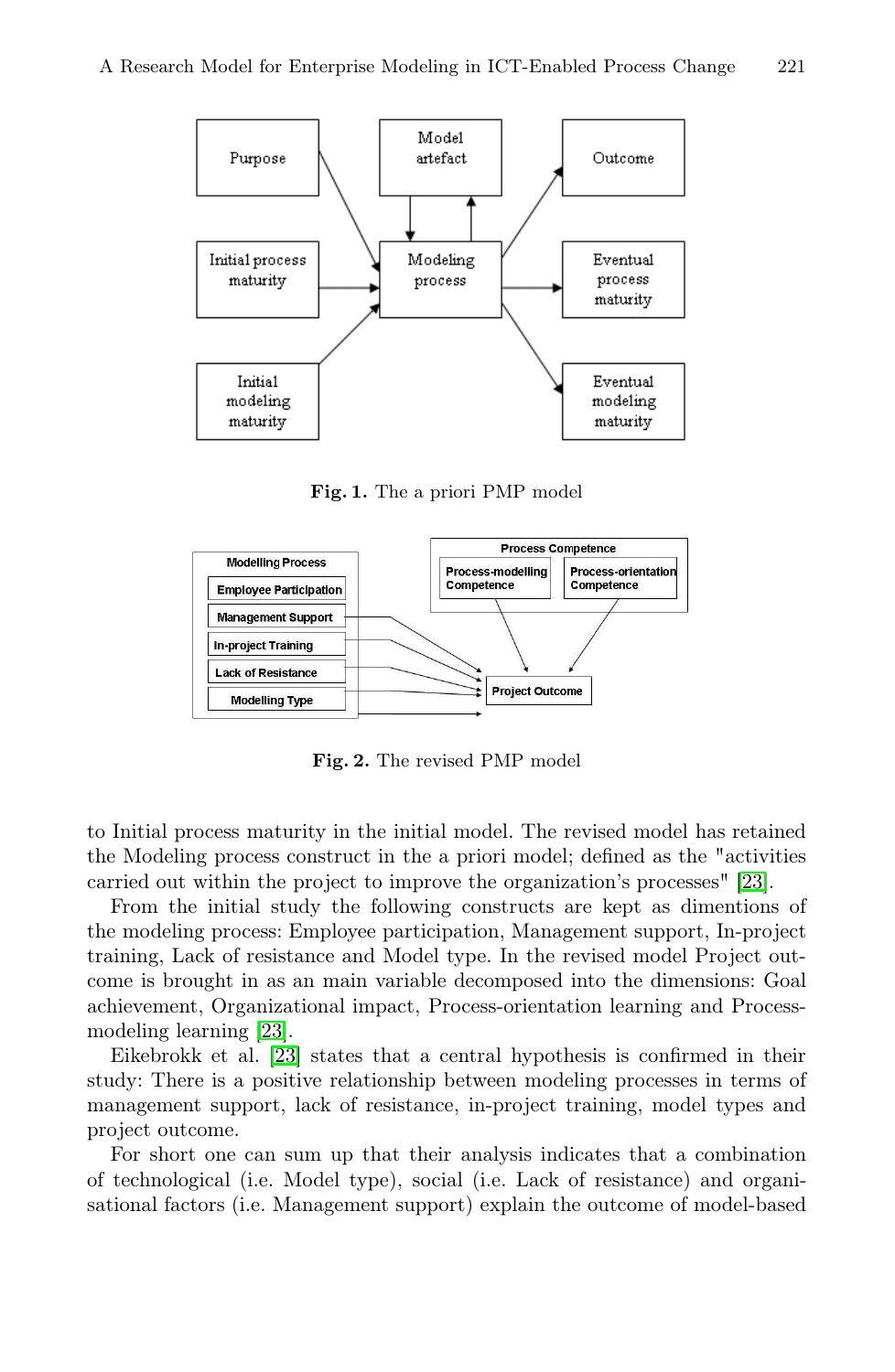process-change projects, being aware that their present study cannot exclude the importance of additional dimensions of Modeling process [23].

A motivation for being occupied with modeling in projects is that quantitative and qualitative analysis in the PMP study [3] shows that high-outcome projects tend to have highly complex modeling processes, whereas middle- and low-outcome projects follow simpler processes. Qualitative analysis also indicates that high-outcome projects use more complex model artifacts than middle- and low-outcome projects.

# [3](#page-12-11) [Th](#page-12-5)e EMP Resea[rch](#page-12-10) Model

To conduct a study especially related to ICT-enabled process change projects the EMP model has been developed to be used as a tool in further work. In this section the EMP model is presented. The model incorporates and builds upon the categories and subcategories found in the PMP model [2,3], findings from the PMP study, aspects found in literature, especially in relation to the writings of Davenport [19] and Sedera et al. [24], and a pilot study of a corporate merger case[25]. Concerning the EMP model the merger case indicated that the categories project resources, project purpose and systems development methodology might influence on the modelling process, and that outcome of a "'well-conducted"' modeling process might improve user satisfaction through a better match between organizational needs and ICT solution but also through user participation. The findings from the pilot study, which will be further examined, can be found under Context, table 4, in the EMP model. In section 4 the PMP and the EMP [stu](#page-12-2)dy are compared and discussed.

Figure 3 shows the enterprise-modeling practice (EMP) model that has been developed.

The three main categories in the model are Enterprise modeling (EM), Context and Outcome.

Enterprise modeling (EM). EM is defined as the set of activities or processes used to develop the various parts of an enterprise model to address some modeling finality in accordance with Vernadat [15]. This category is the focal point of study; it addresses both the developme[nt](#page-7-0) of new models and the additional usage of existing models in relation to the ICT-enabled process change project. It includes both the usage and making of formalized and non-formalized models, this latter being of interest in accordance with Vernadat [15] saying that to a large extent, models are in the mind of the enterprise people; not being formalized or documented at all. In cases where the enterprise models are just part of the individuals' minds, one should expect that the ability to share insight is reduced, thus giving rise to a sub-optimal ICT-enabled process change solution. EM is further elaborated by sub-categories as shown in table 1, where the column named 'Motivation/Sources' gives references to the sources that motivates the categories and relationships of the EMP model.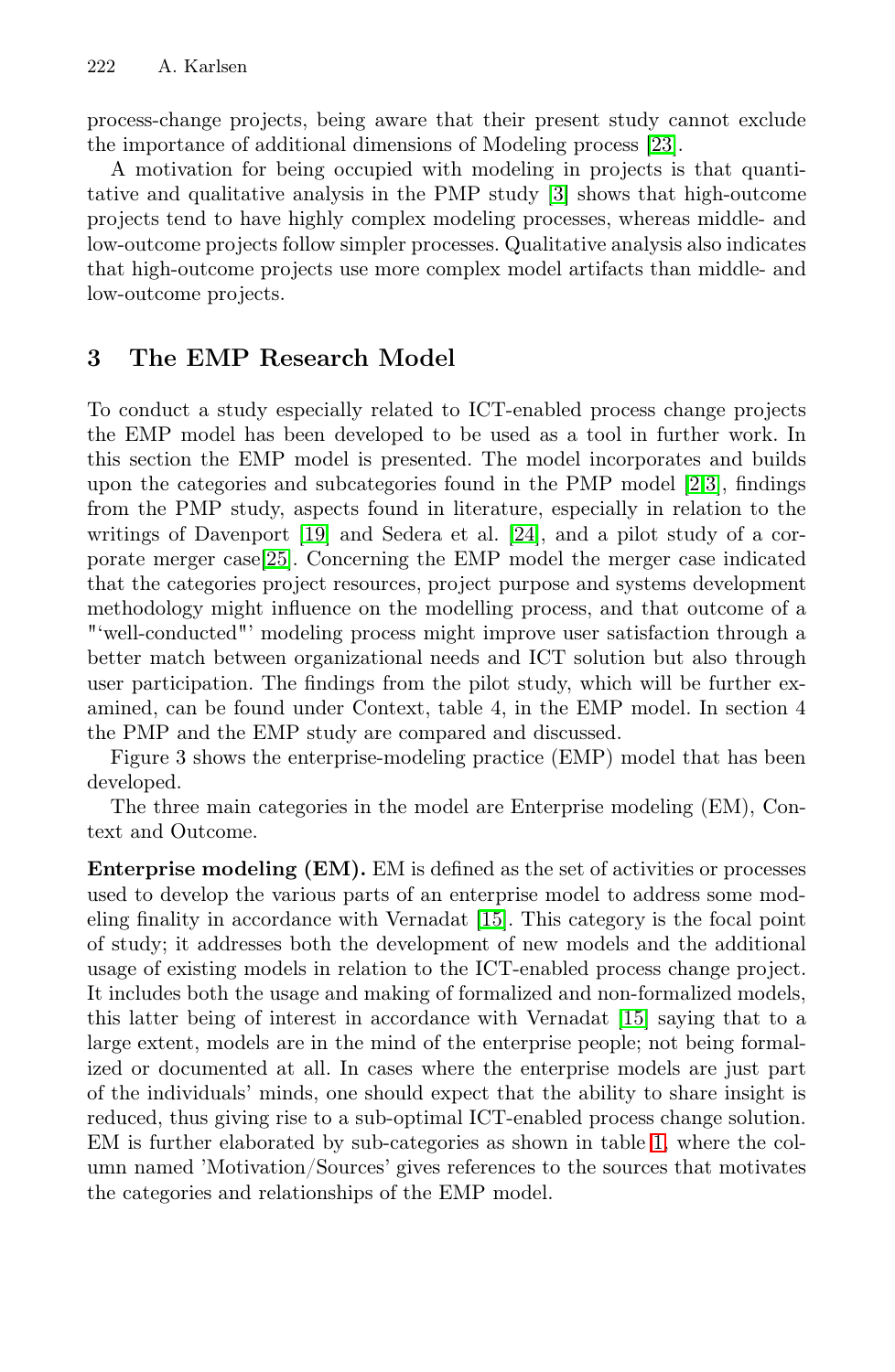#### A Research Model for Enterprise Modeling in ICT-Enabled Process Change 223



Fig. 3. The EMP model

The sub-categories of the main category Enterprise Modeling are mainly linked to findings from the PMP study, where quantitative analyses [2] show that:

- management support is significantly correlated with outcome
- individual modeling or workshop is correlated with eventual process maturity
- participation and involvement are correlated with outcome
- modeling languages are correlated with modeling framework
- resistance is negatively correlated with model artefact

Sedera et al. [24] among others emphasize the relevance of Modeling Guidelines and Modeling Tools.

Context. Context is defined as the setting of the project comprising organizational characteristics, project specific characteristics and project participant characteristics.

*Organizational characteristics* is a collective term of those organizational categories that might influence the modeling process. The a priori PMP model points to process maturity and modeling maturity as possible relevant categories.

*Project-specific characteristics* is a collective term of those categories specific to the project that possibly influence the modeling process. In this category one find sub-categories like ICT-based future solution, Systems development methodology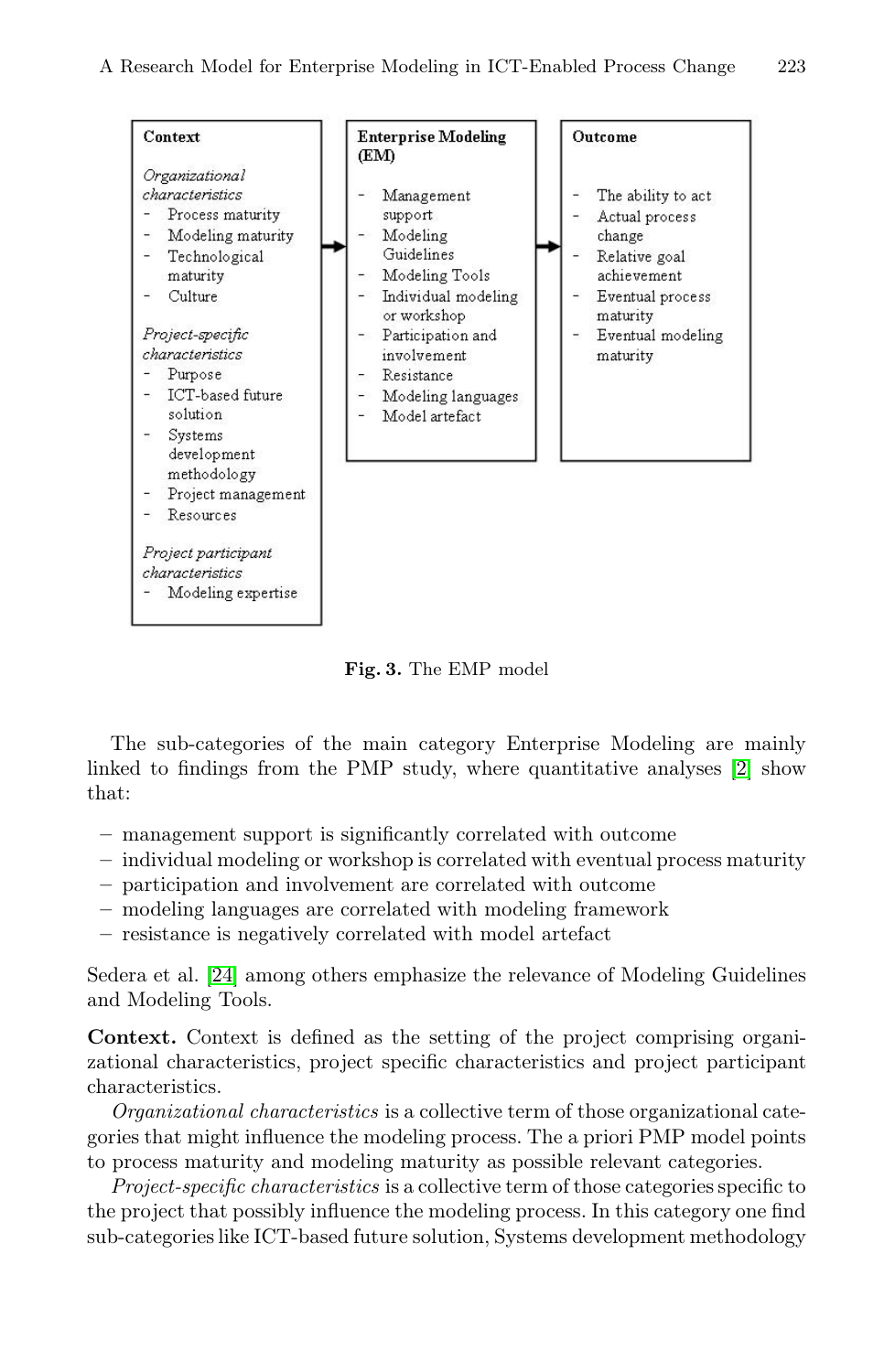| Table 1. Enterprise modeling practice; Enterprise Modeling. |  |  |  |  |  |  |
|-------------------------------------------------------------|--|--|--|--|--|--|
|-------------------------------------------------------------|--|--|--|--|--|--|

<span id="page-7-0"></span>

| Category                                 | Definition                                                                                                                                                                                                                            | Motivation/Sources                                                      |  |
|------------------------------------------|---------------------------------------------------------------------------------------------------------------------------------------------------------------------------------------------------------------------------------------|-------------------------------------------------------------------------|--|
| Management<br>Support                    | The level of commitment by manage-<br>ment in the organization to the modeling<br>project, in terms of their own involvement<br>and their allocation of valuable organiza-<br>tional resources. (Adapted from Sedera et<br>al. $[24]$ | Eikebrokk et al.<br>[3];<br>Davenport[19],<br>Sedera<br>$et$ al. $ 24 $ |  |
| Modeling<br>Guidelines                   | A detailed set of instructions that describes<br>and guides the process of modeling. (Based<br>on Sedera et al. [24])                                                                                                                 | Sedera et al. [24]                                                      |  |
| Modeling<br><b>Tools</b>                 | Software that facilitates the design, main-<br>tenance and distribution of models. (Based<br>on Sedera et al. [24])                                                                                                                   | Sedera et al. [24], Som-<br>mar [26], Eikebrokk et<br>al. $[3]$         |  |
| Individual<br>modeling<br>or<br>workshop | To what extent EM is done as a team-work<br>or on an individual basis. (Based on Dav-<br>enport $[19]$                                                                                                                                | Davenport<br> 19 <br>and<br>Eikebrokk [2]                               |  |
| Participation<br>and involve-<br>ment    | The degree of input from stakeholders, for<br>the design and approval of the models.<br>(Based on Sedera et al. [24])                                                                                                                 | Eikebrokk et al.<br>[3],<br>Sedera et al. [24]                          |  |
| Model<br>arte-<br>fact                   | A man-made representation of parts of<br>an enterprise, for example of a process.<br>(Adapted from Eikebrokk et al. [2])                                                                                                              | Eikebrokk et al. [2]                                                    |  |
| Resistance                               | A state of mind reflecting unwillingness or<br>unreceptiveness. (Adapted from Hultman<br>[27]                                                                                                                                         | Eikebrokk et al. [3]                                                    |  |
| Modeling<br>languages                    | The grammar or the syntactic rules of the<br>selected modeling techniques.                                                                                                                                                            | Eikebrokk et al. [3]                                                    |  |

and Project Management, among others. The [pos](#page-12-10)sible relevance of project-specific characteristics to EM might be indicated by the research of Sedera, Gable, Rosemann and Smyth [24], where Project Management was the most cited success factor in relation to process modeling across all three case studies.

*Project participant characteristics* are characteristics of those involved in the ICT-enabled process change project. It is singled out as a special category in the research model. In contrast, research on the PMP model does not have this perspective as an embedded unit of analysis. In conjunction with this category it can be mentioned that findings from the research of Sedera et al. [24] suggest that experiences with conceptual modeling is related to success in process modeling, indicating a possible relationship in the EMP model.

Each (sub-) category is further elaborated by sub-categories as shown in table 2, 3 and 4, where table 2 shows sub-categories of organizational characteristics in Context, table 3 shows sub-categories of project participant characteristics in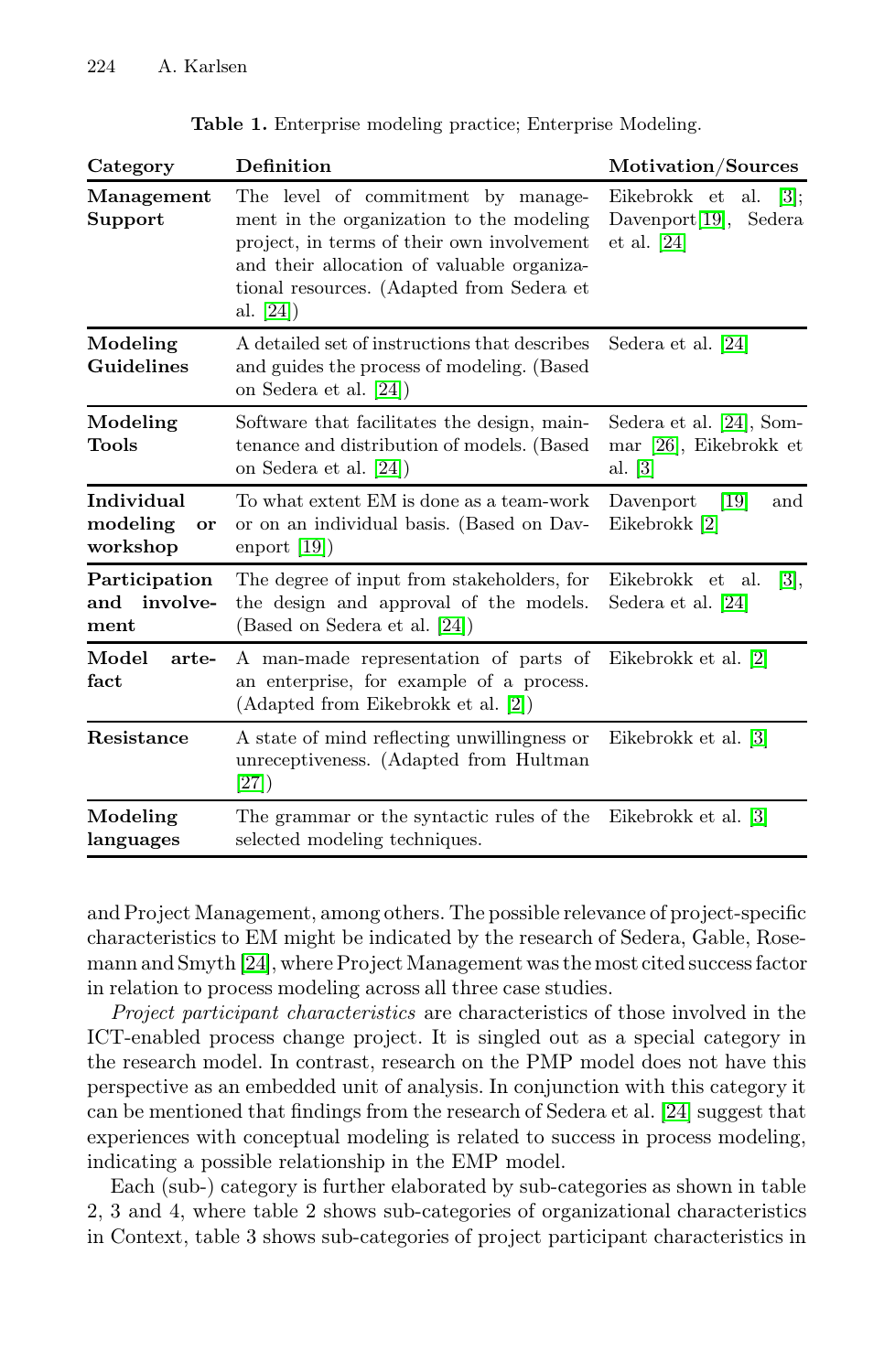A Research Model for Enterprise Modeling in I[CT-](#page-12-10)Enabled Process Change 225

Context, and table 4 shows sub-categories of project-sp[ecifi](#page-12-5)c characteristics in Context.

The sub-categories of the main category Context can be linked to different sources. For example are Process maturity and Modeling Maturity known from the PMP study, where qualitative analysis indicates weak patterns between high initial process maturity and modeling maturity, and weak patterns between high initial process maturity and modeling maturity. Sedera et al. [24] make clear the importance of culture, modeling expertise, and project management in their work, whilst for example technological maturity is associated with Davenport [19] stating that knowledge of existing solutions implies possible restrictions on the process design and that knowledge of possible future solutions might influence how processes are shaped.

Outcome. Outcome is defined as the phenomena that follow and are caused by EM, including attainment of purpose and the effect of EM on the ICT-enabled process change project solu[tio](#page-11-1)n. This category relates to the outcomes expected

| Category                        | Definition                                                                                                                                                                                                      | Motivation/Sources   |
|---------------------------------|-----------------------------------------------------------------------------------------------------------------------------------------------------------------------------------------------------------------|----------------------|
| <b>Process</b><br>ma-<br>turity | organization's capability for pro-<br>An<br>cess management and operation, including<br>available competence and current practice.<br>(Adapted from Eikebrokk et al. [2])                                       | Eikebrokk et al. [2] |
| Modeling<br>maturity            | An organizations capability for EM, in- Eikebrokk et al. [2]<br>cluding available competence and current<br>practice. (Adapted from Eikebrokk et al.<br>[2]                                                     |                      |
| Technological<br>maturity       | An organizations capability within the Davenport [19]<br>field of ICT; knowledge of existing solu-<br>tions and knowledge of possible future or<br>other enterprises solutions. (Based on Dav-<br>enport $[19]$ |                      |
| Culture                         | The organizational readiness to accept and<br>participate in a modeling initiative. (Based<br>on Sedera et al. [24])                                                                                            | Sedera et al. 24     |

Table 2. Enterprise modeling practice; Context; Organizational characteristics

Table 3. Enterprise modeling practice; Context; Project participant characteristics

| Category  | Definition                                  | Motivation/Sources      |
|-----------|---------------------------------------------|-------------------------|
| Modeling  | The experiences of the project participants | Sedera et al. [24], RAE |
| expertise | in terms of conceptual modeling in general. | [28]                    |
|           | (Adapted from Sedera [24])                  |                         |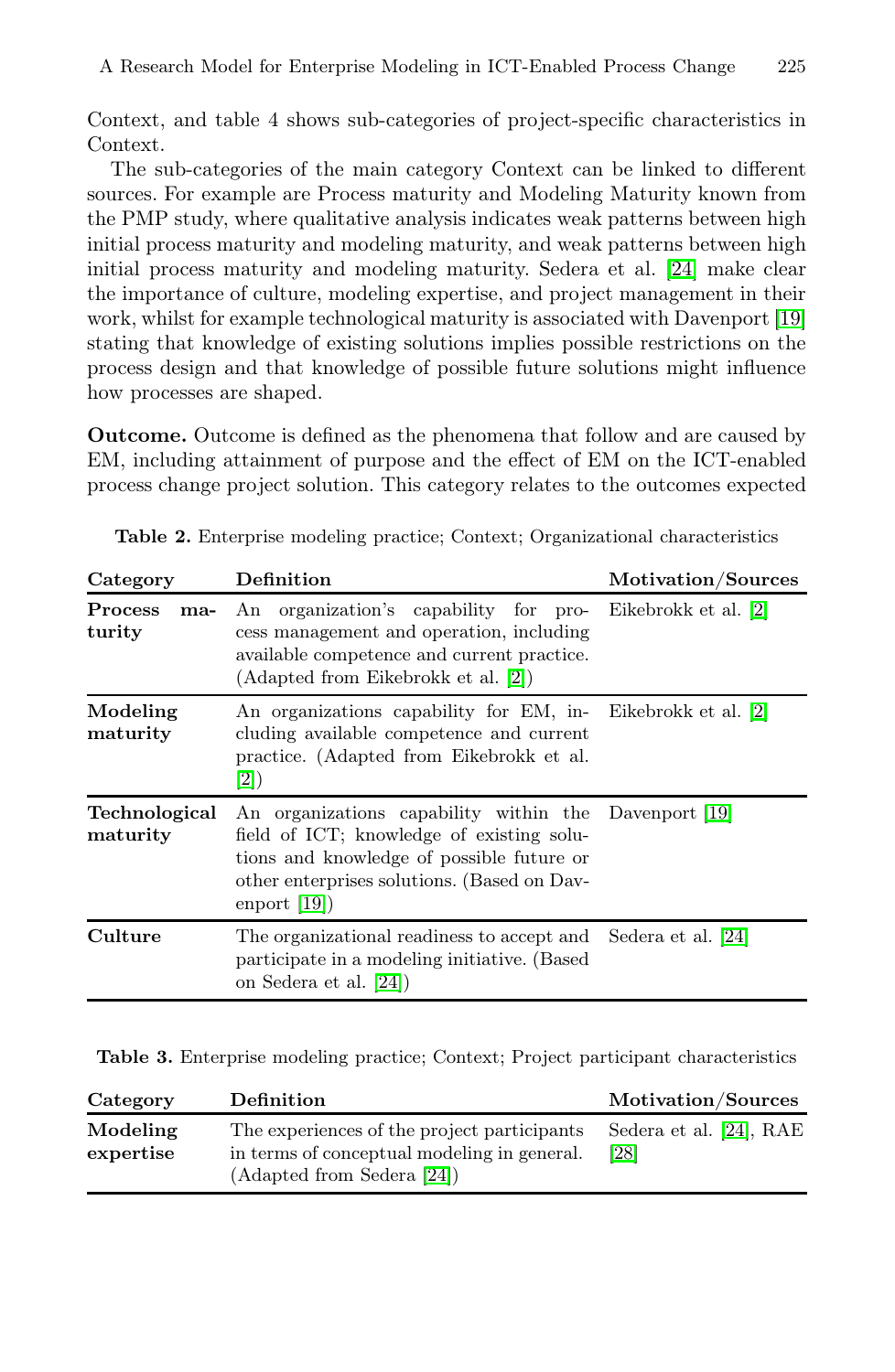Table 4. Enterprise modeling practice; Context; Project-specific characteristics Category Definition Motivation

| Category                                     | Definition                                                                                                                                                          | Motivation/Sources                   |
|----------------------------------------------|---------------------------------------------------------------------------------------------------------------------------------------------------------------------|--------------------------------------|
| Purpose                                      | The purpose of the ICT-enabled process<br>change project                                                                                                            | Pilot study of corpo-<br>rate merger |
| <b>ICT-based</b><br>future solu-<br>tion     | Mean to enable process change. (Based on<br>Davenport [19])                                                                                                         | Davenport [19]                       |
| Systems de-<br>velopment<br>methodol-<br>ogy | A standard process followed in an organi-<br>zation to conduct all the steps necessary<br>to analyze, design, implement and main-<br>tain information systems [29]. | Pilot study of corpo-<br>rate merger |
| Project<br>manage-<br>ment                   | A controlled process of initiating, plan-<br>ning, executing and closing down a project<br>$ 29 $ .                                                                 | Sedera et al. [24]                   |
| <b>Resources</b>                             | Available time, money and people to initi-<br>ate, plan, execute and close down a project<br>$[29]$ .                                                               | Pilot study of corpo-<br>rate merger |

|  |  | Table 5. Enterprise modeling practice; Outcome |  |  |  |
|--|--|------------------------------------------------|--|--|--|
|--|--|------------------------------------------------|--|--|--|

| Category                                        | Definition                                                                                                                                                                                                    | Motivation/Sources                          |
|-------------------------------------------------|---------------------------------------------------------------------------------------------------------------------------------------------------------------------------------------------------------------|---------------------------------------------|
| The ability<br>to act                           | Knowledge; ones capacity to set something<br>in motion. Nico Stehr [30]                                                                                                                                       | Henderson<br> 12,<br>page<br>xiiil          |
| Actual pro-<br>$\text{cess change}^1$           | The effect of EM on processes. (Adapted<br>from Eikebrokk et al.[3])                                                                                                                                          | Miller and Berger [10]<br>and Vernadat [15] |
| Relative<br>goal<br>achieve-<br>$\mathbf{ment}$ | The result of the project seen in accor-<br>dance with overarching business objectives<br>(cost reduction, time elimination and so<br>forth). (Based on Davenport [19])                                       | Eikebrokk et al. [3]                        |
| Eventual<br>process<br>maturity                 | Changes in an organizations capability for<br>process management and operation, in-<br>cluding available competence and current<br>practice after the modeling process. (Based<br>on the PMP study $ 2,21,3 $ | Eikebrokk et al. [3]                        |
| Eventual<br>modeling<br>maturity                | Changes in an organizations capability for<br>EM including available competence and<br>current practice after the modeling pro-<br>cess. (Adapted from Eikebrokk[2])                                          | Eikebrokk et al. [3]                        |

as a result of EM; building upon the PMP project which suggests that the modeling process has an outcome not only relevant for the process per se, but influences the organization as a whole in form of eventual process maturity and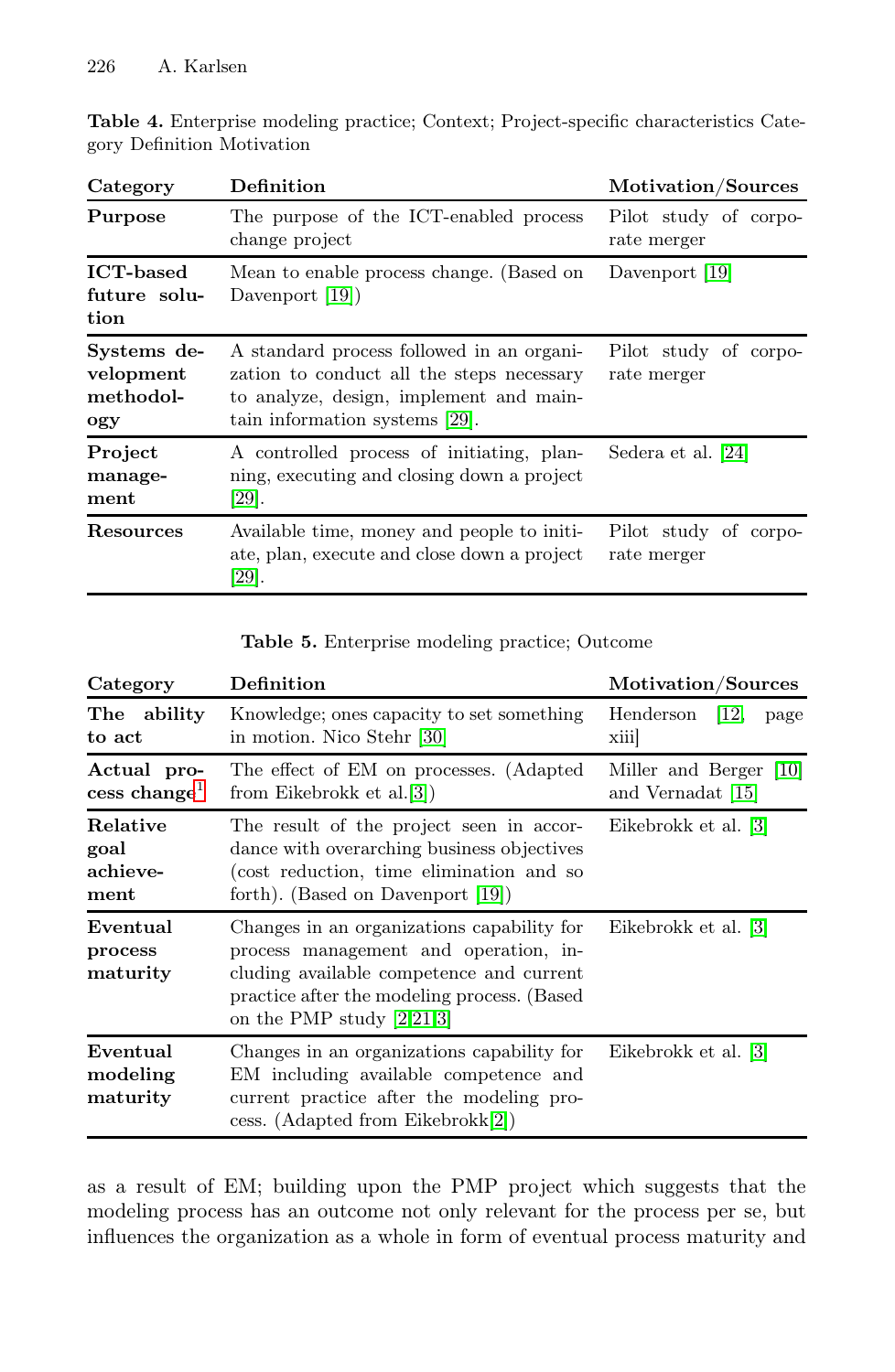modeling maturity. Outcome is further elaborated by sub-categories as shown in table 5. These sub-categories are mainly linked to the PMP model revised. Concerning the term "The ability to act" it is chosen after being inspired by Nico Stehr [30]. In itself the term points to one of the most important reasons for making enterprise models in the first place.

## 4 Discussion

The EMP study is initiated to supplement the PMP study looking into modelsupported process-change practice. Based on this it seems sensible to let the EMP model build extensively on the PMP model, concerning categories, definitions and motivations, thereby making findings from the two studies comparable. At the same time there are fundamental differences concern[ing](#page-13-2) the model build-up and scope of modeling practice research between the PMP and the EMP study.

First of all, the PMP study focuses on process modeling in process change. The EMP study has a wider perspective; looking into the making of enterprise models in general in conjunction with process change enabled by ICT. This broader scope is the result of a specific interest in ICT projects and why they fail. It is not enough to just look into the alteration of job practices when involved in ICT projects; it is important to have a holistic view of business and the processes concerned if the ICT system is to achieve the intended outcome [28]. Whilst the EMP model to a large degree incorporates the categories of the PMP model, it additionally incorporates elements from literature and the pilot study that has not been a matter of concern in the PMP study, thereby widen the scope of the model. This especially relates to project-specific characteristics, but other sub-categories can also be found, for example technological maturity in organizational characteristics.

The EMP study is in addition focused on gaining information from different stakeholders involved in the same projects, for example in projects related to supply chain management (SCM); where ICT impacts on the interrelationship between flows of goods and flows of information, as well as interrelationships between different business units.

Whereas the PMP project selected process change projects within an array of different sectors from all over Norway, the EMP study will mainly look into the furniture, the marine, and the maritime sector. These are clusters that to a large degree are situated on the west coast of Norway, far from their markets, and that compete on a global basis. Focusing on these three clusters might very well turn out to be valuable to the EM practice study. For example, there might be sector differences that turn out to influence degree of modeling and there might also turn up some cultural factors that are interesting.

While the PMP study focuses on projects where it is known or highly expected to have been conducted modeling, the EMP study will open up for cases where modeling is weakly present or even completely omitted. As seen from the corporate merger case these instances might also reveal interesting relationships.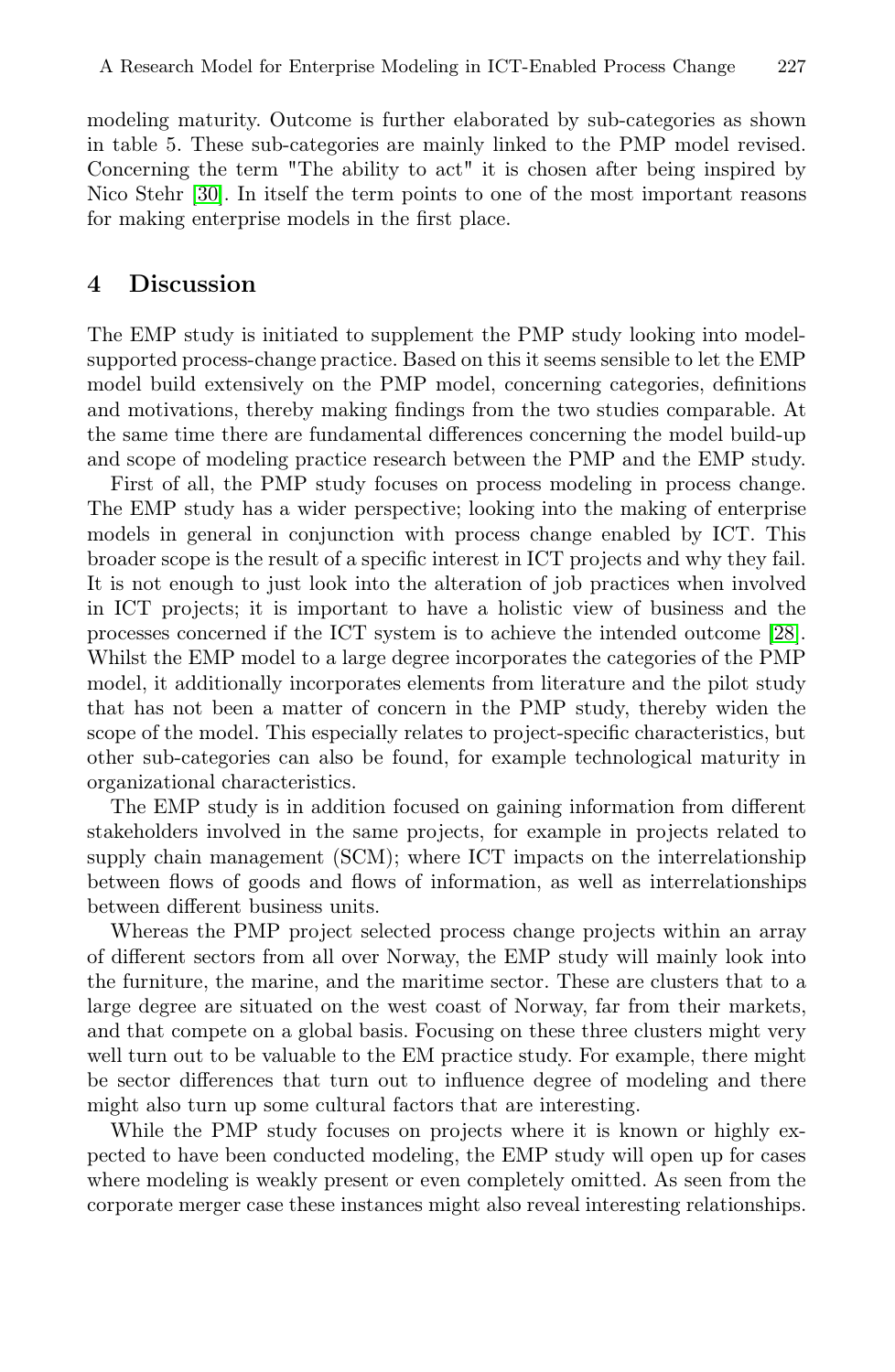In general one can say that the scope of further work on EM in ICT-enabled process change directs the EMP research project to focus on potentially complex change processes, with a high degree of organizational impact, cross functional and cross organizational implications and involvement. Persson [31] e.g. emphasizes a wide array of situational factors influencing the quality of enterprise models that moderate the final outcome of an EM process.

# 5 Concluding Remarks and Further Work

The overall research question for this EMP study is: "How is enterprise modeling used and how can it be used as a technique for IT enabled process change in Norwegian West Coast enterprises?"

The EMP research model constitutes a wide array of propositions/hypotheses concerning EM practice, thereby evoking various directions of inquiery. Examples of relevant questions that can be drawn from the model are:

- For what purposes are EM used in ICT-enabled process change?
- How does the purpose of the modeling affect how the modeling process is carried out?
- How is the modeling process affected by the level of initial process-, and modeling maturity?
- Does more elaborate modelling processes tend to produce and use more complex model artefacts and vice versa?

<span id="page-11-0"></span>Having developed a reseach model, I will now turn to current practice in companies on the west coast of Norway, focusing on what is modeled and why, when and how modeling is done during the ICT-enabled process change project. Herein it is interesting to see to what extent complexity and uncertainty associated with model-making in general influence to what extent enterprise models are used and where they are used within ICT -enabled process change.

# <span id="page-11-2"></span><span id="page-11-1"></span>References

- 1. Persson, A., Stirna, J.: Why Enterprise Modelling? An Explorative Study into Current Practice. In: Dittrich, K.R., Geppert, A., Norrie, M.C. (eds.) CAiSE 2001, vol. 2068, p. 465. Springer, Heidelberg (2001)
- 2. Eikebrokk, T., Iden, J., Olsen, D., Opdahl, A.: In Process Modelling Practice: Theory Formulation and Preliminary Results, NOKOBIT, Molde, Norway (2006)
- 3. Eikebrokk, T.R., Iden, J., Olsen, D., Opdahl, A.L.: Exploring process-modelling practice: Towards a conceptual model. In: Proceedings of the 41st Hawaii International Conference on System Sciences (2008)
- 4. Carr, N.: IT Doesn't Matter, May 2003, pp. 41–49. Harvard Business Review (2003)
- 5. Davenport, T., Short, J.: The New Industrial Engineering: Information Technology and Business Process Redesign, pp. 11–27. Sloan Management Review (Summer 1990)
- 6. Hammer, M.: Reenginering Work: Don't Automate, Obliterate. Harvard Business Review, pp. 104–112 (July-August 1990)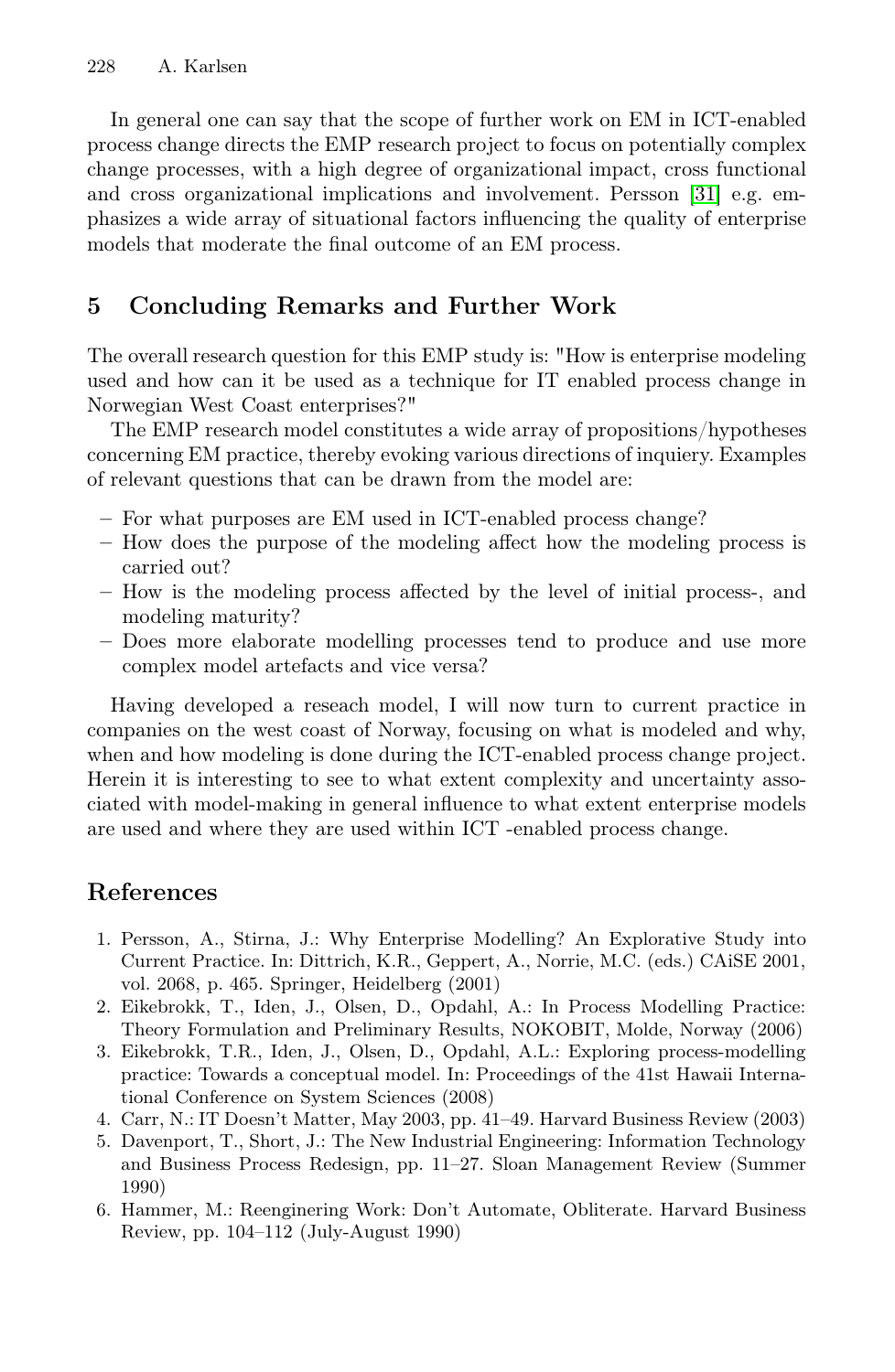- <span id="page-12-7"></span>7. McAfee, A.: Mastering the Three Worlds of Information Technology, pp. 141–149. Harvard Business Review (November 2006)
- 8. Smith, H., Fingar, P.: Business Process Management: The Third Wave. Meghan-Kiffer Press, FL, USA (2003)
- 9. Smith, H., Fingar, P.: IT Doesn't Matter Business Processes Do: A Critical Analysis of Nicholas Carr's I.T. Article in the Harvard Business Review. Meghan-Kiffer Press, FL, USA (2003)
- <span id="page-12-4"></span>10. Miller, T., Berger, D.: Totally Integrated Enterprises: A Framework and Methodology for Business and Technology Improvement. In: Raytheon Professional Services LLC, St. Lucie Press (2001)
- 11. Wognum, N.: Editorial/Enterprise modelling and system support. Advanced Engineering Informatics 18, 191–192 (2004)
- <span id="page-12-13"></span>12. Bustard, D., Kawalek, P., Norris, M.: Systems Modeling for Business Process Improvement. Artech House Publishers, Boston (2000)
- <span id="page-12-0"></span>13. Berio, G., Vernadat, F.: Enterprise modelling with CIMOSA: functional and organizational aspects. Production Planning and Control 12(2), 128–136 (2001)
- <span id="page-12-1"></span>14. Vernadat, F.: Enterprise Modelling: Objectives, constructs & ontologies. In: Tutorial held at the EMOI-CAiSE Workshop, Riga, Latvia (June 2004)
- <span id="page-12-2"></span>15. Vernadat, F.B.: Enterprise Modeling and Integrations, principles and applications. Chapman & Hall, London (1996)
- <span id="page-12-3"></span>16. Kalpic, B., Bernus, P.: Business process modelling in industry – the powerful tool in enterprise management. Computers in Industry 47, 299–318 (2001)
- 17. Kirikova, M.: Explanatory capability of enterprise models. Data and Knowledge Engineering 33, 119–136 (2000)
- 18. Seidlmeier, H.: Process Modeling With ARIS: A practical Introduction. GWV-Vieweg (2004)
- <span id="page-12-5"></span>19. Davenport, T.: Process innovation: reenginering work through information technology. Harvard Business School Press, Boston (1993)
- <span id="page-12-6"></span>20. Munkvold, B.: Tracing the Roots: The Influence of Socio-Technical Priciples on Modern Organisational Change Practices. In: Coakes, E., Willis, D., Lloyd-Jones, R. (eds), Springer, London (2000)
- <span id="page-12-8"></span>21. Iden, J., Eikebrokk, T., Olsen, D., Opdahl, A.: In Prosessforbedring - en vurdering av nasjonal praksis, Universitetet i Bergen, Institutt for informasjons- og medievitenskap, Publikasjon, NOKOBIT, vol. 61, pp. 147–164 (2005)
- 22. Iden, J., Olsen, D., Eikebrokk, T., Opdahl, A.L.: Process change projects: a study of Norwegian practice. In: Proceedings of ECIS, Gotenburg, Sweden, pp. 1671–1682 (2006)
- <span id="page-12-9"></span>23. Eikebrokk, T., Iden, J., Olsen, D., Opdahl, A.L.: Toward a model of processmodelling practice: Quantitative validation and results. In: Proceedings of ECIS (2008)
- <span id="page-12-10"></span>24. Sedera, W., Gable, G., Rosemann, M., Smyth, R.: A success model for business process modeling: findings from a multiple case study. In: Proceedings Eight Pacific Asia Conference on Information Systems, Shanghai, China, pp. 485–498 (2004)
- <span id="page-12-11"></span>25. Karlsen, A., Engelseth, P.: Corporate merger and developing information connectivity in a pelagic fish network – a case study. In: Proceedings of the 8th International Conference on Management in Agri-Food Chains and Networks, Ede, The Netherlands (2008)
- <span id="page-12-12"></span>26. Sommar, R.: Business process modelling introduction, tutorial, developed by KTH (2006)